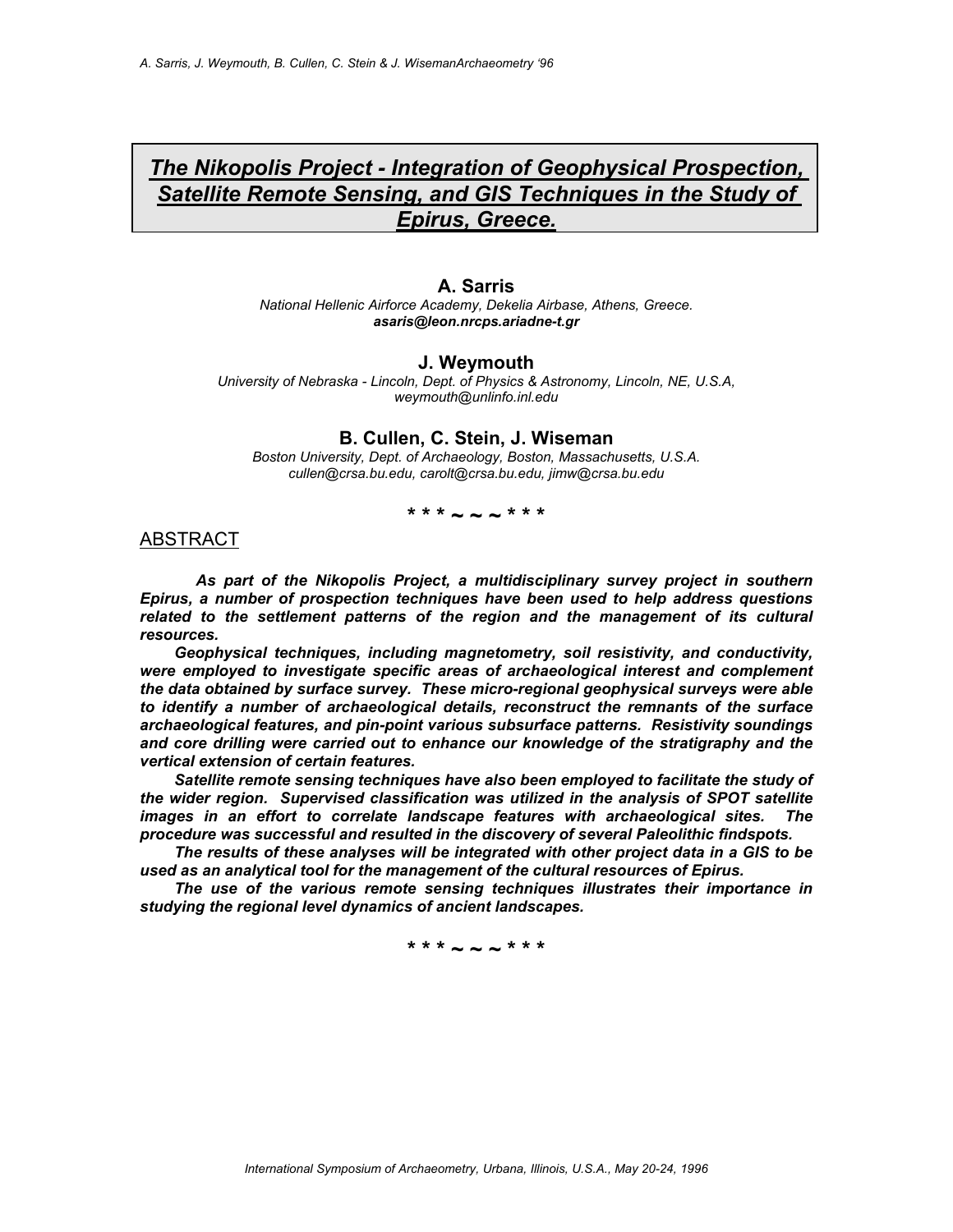## **INTRODUCTION**

 A number of prospection techniques have been applied complementary to the systematic surface surveying as part of a large scale multidisciplinary campaign in Southern Epirus (NW Greece) with aim to study the diachronic settlement patterns of the region and examine the interaction among human occupation, environmental variation, adaptation through time and land resources. The area of investigations covered a broad region of about 800  $km^2$  extending north from the Ambracian Gulf to Louros River near the modern city of Ioannina. The need of the archaeological iresearch in the area was imposed by the critical expansion of industrial and tourist development that threatens the archaeological relics of the region under study.

 The Nikopolis Project has been conducted under the auspices of the Centre for Archaeological Studies of Boston University as a joint untertaking with the Greek Archaeological Service (12th Ephoreia of Prehistoric and Classical Antiquities, directed by Angelika Dousougli and the 8th Ephoreia of Byzantine Antiquities, directed by Frankiska Kephallonitou). The project was also sponsored by the American School of Athens.

 In four survey seasons (1991-1994) more than 20 sites were investigated through the use of geophysical prospection, balloon photography and satellite remote sensing techniques. Half of the above sites, of Bronze/Neolithic Age up to the Byzantine era, exhibiting increased concentration of sherds or important surface archaeological remnants, were investigated through the application of geophysical prospection techniques. Total magnetic field measurements (difference mode and pseudo-gradiometer technique), electromagnetic and soil resistance measurements, including resistivity soundings, were carried out covering a total area of more than 2 hectares (10,756 sq. m. for the 1994 survey season). Tethered balloon photography was applied in a number of sites in order to obtain a closer picture of the surroundings of sites with important surface monuments. Multispectral satellite imagery was also employed covering the extended area of interest. Image processing techniques, including multivariate statistics and supervised classification techniques were capable in pinpointing soil category areas of remarkable archaeological interest.

## **GEOPHYSICAL SURVEYING**

 The methodology followed during the geophysical prospection module of the project was intended to study further the areas identified as sites of particular archaeological interest on the basis of surface finds and sherd distribution identified by the surface survey. The intra-site geophysical survey was carried out using different prospection techniques.

 The magnetic surveys were conducted using two Geometric 856 proton magnetometers. Measurements of the total magnetic field intensity were taken with a sensor height of 30cm above the surface and 1m step interval. In a few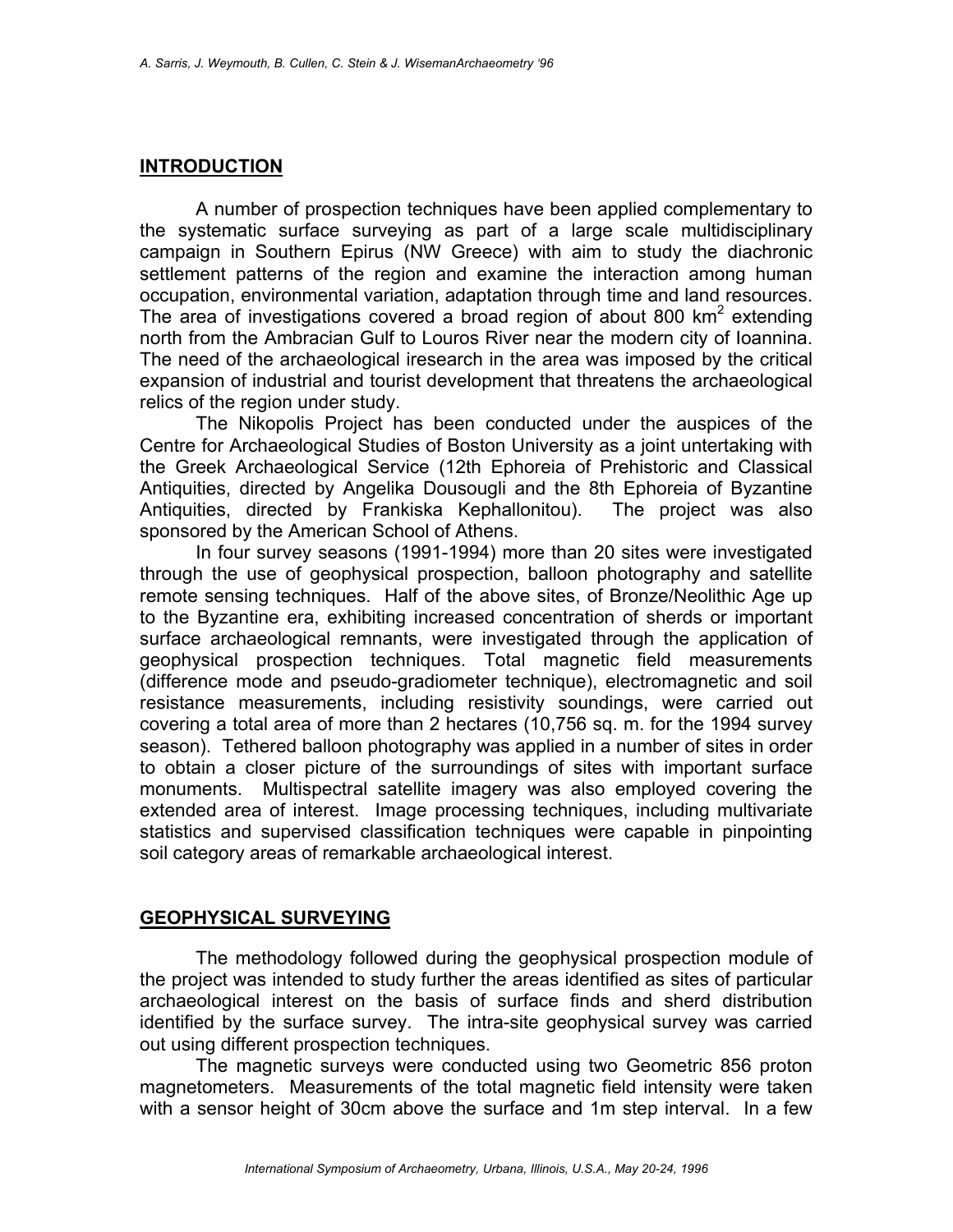cases, a sensor height of 70cm was used as well. In both cases, the raw magnetic data were corrected for the diurnal changes of the earth's magnetic field. In other cases, the pseudo-gradiometer method was applied in an effort to minimize the high frequency anomalies originating by large metallic pieces or surface modern structural features.

 A Wenner configuration with spacings of a=0.5, 1.0 & 1.5m was used in electric soundings with a Geohm-3 Soil Resistance meter. The geometric factor (ñ=2ða . R) was applied to transform the data in resistivity units. The same configuration was used in soil resistance mapping (a=0.5m).

 A Geonics EM-31D electromagnetic conductivity meter was also employed in a few cases (Ormos Vathy/Agios Thomas & Grammeno) because of the need to investigate at a depth larger than 1-1.5m. The conductivity survey was performed with a 3.7m distance between the coils and 1m height above the surface of the ground, while the coil dipoles were operating at a vertical level. The effective depth of investigation was considered to be ~5m below the surface.

 A preliminary processing of the data was carried out right after the data collection. A more systematic processing followed after the survey season. A change of coordinates was applied in order to combine the separate contiguous blocks to produce a larger mosaic. Statistical analysis was performed for the common rows of the contiguous grids and a correction factor was introduced to achieve the best matching among them. Adjacent grids were combined and processed simultaneously. Gridding procedure made use of cubic spline interpolation. Filtering was also applied in certain cases of severe masking of the magnetic data due to large metal pieces. The removal of the first order magnetic trend (using a least squares' interpolation) was helpful in cases of strong geological magnetic influence. The application of the residuals, similar to the second derivative of the magnetic potential field, enhanced the details of the most interesting short range anomalies and emphasized their outline.

### **CASE STUDIES OF GEOPHYSICAL PROSPECTING**

 A summary of the sites investigated through the application of geophysical prospection techniques is provided in the table below. Most of the sites explored have proved to be of archaeological interest.

| <b>GEOPHYSICAL SURVEYING</b> |                               |
|------------------------------|-------------------------------|
| <b>STRONGYLI</b>             |                               |
| <b>GRAMMENO</b>              |                               |
|                              |                               |
| <b>MICHALITSI</b>            | Lion's Tomb & Slag fields     |
| <b>KASTRI</b>                | Lower slopes of the Akropolis |
| <b>ORMOS VATHY</b>           | <b>Agios Thomas - Ancient</b> |
|                              | <b>Nikopolis Port</b>         |
| <b>ORMOS VATHY</b>           | <b>Agios Minas</b>            |
| <b>ORMOS VATHY</b>           | "Kleopatra" site              |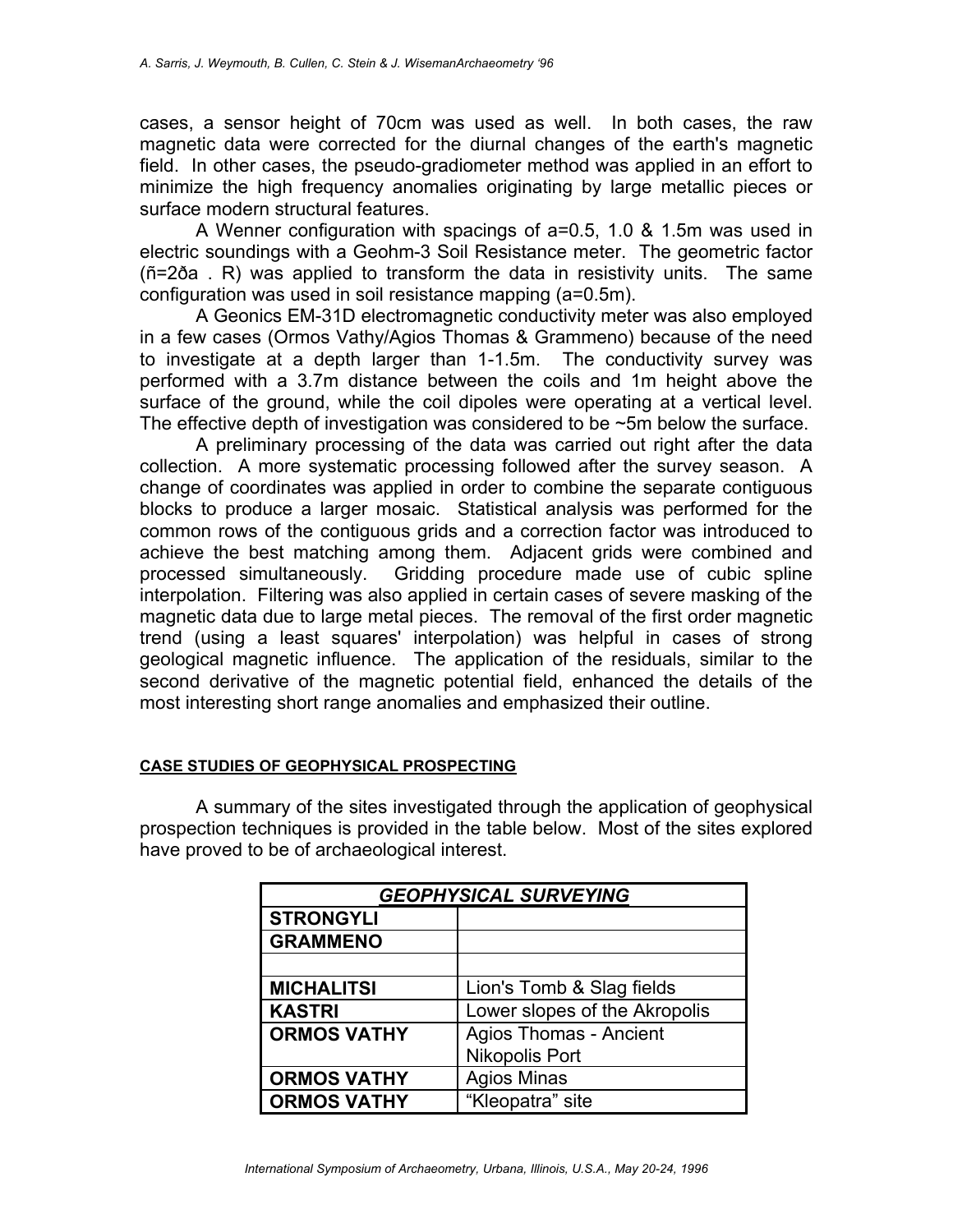| I RIZOVOUNI          | Kastro (church plateau)     |
|----------------------|-----------------------------|
| <b>PALAIOROFOROS</b> | Lower City                  |
| <b>LOUROS RIVER</b>  | Kastro Rogon (lower region) |

 Soil resistance and total magnetic field intensity measurements have been obtained in an agricultural field lying in the plain of **Grammeno**. Recent plowing activities had exposed vast quantities (>35,000) of sherds. Geophysical prospection has  $++++++++$ 

 A magnetic survey was also conducted at the site of **Michalitsi**, just SE of the peak of Kouveli. The survey was conducted in the lower slopes of the hill, at the edge of the Classical/Hellenistic cemetery with a characteristic lion monument (Lion Tomb) discovered by S. Dakaris in 1974. Magnetic surveying at the lower slopes of the hill has located a number of high intensity anomalies, probably associated to a metal kiln or smelting facility. This evidence is strengthened by the iron slag pieces that were found during the intensive suface survey prior to the geophysical survey and the vegetation contrast of the region. The search of the road leading to the Lion's Tomb at the site of Michalitsi has not been conclusive. Magnetic measurements and electric soundings were not capable in identifying any related anomalies in the vicinity of the ancient cemetary.

 The geophysical survey in **Kastri** was carried out in three different areas lying in the lower slopes of the Acropolis. The most interesting of them was the area of the cisterns [identified by Dakaris], only one of which is currently visible from the surface. A magnetic survey, with two different sensor heights (30 cm & 70 cm), has identified a number of anomalies that are probably associated to a cistern system. The magnetic anomalies were also verified with electric soundings.

 In 1994 field season, three grids were laid out in the site of **Agios Thomas, in Ormos Vathy** that has been identified as the port of ancient Nikopolis. A total area of 1600  $m^2$  was covered with both magnetic and electromagnetic techniques.

A number of linear features, perpendicular to one another, along with other isolated anomalies are obvious in both datasets. Different processing techniques emphasize various kinds of anomalies. The high frequencies of the quadrature component of the EM-31D conductivity meter (proportional to the soil conductivity) exhibit an infrastructure of linear anomalies, two of which extent in the W-E direction and one of them in the S-N direction (parallel to the coastline). The in-phase component of the EM-31D conductivity meter (proportional to the soil magnetic susceptibility) has shown similar results. Shadowing techniques have drastically enhanced the corresponding anomalies. It has to be stressed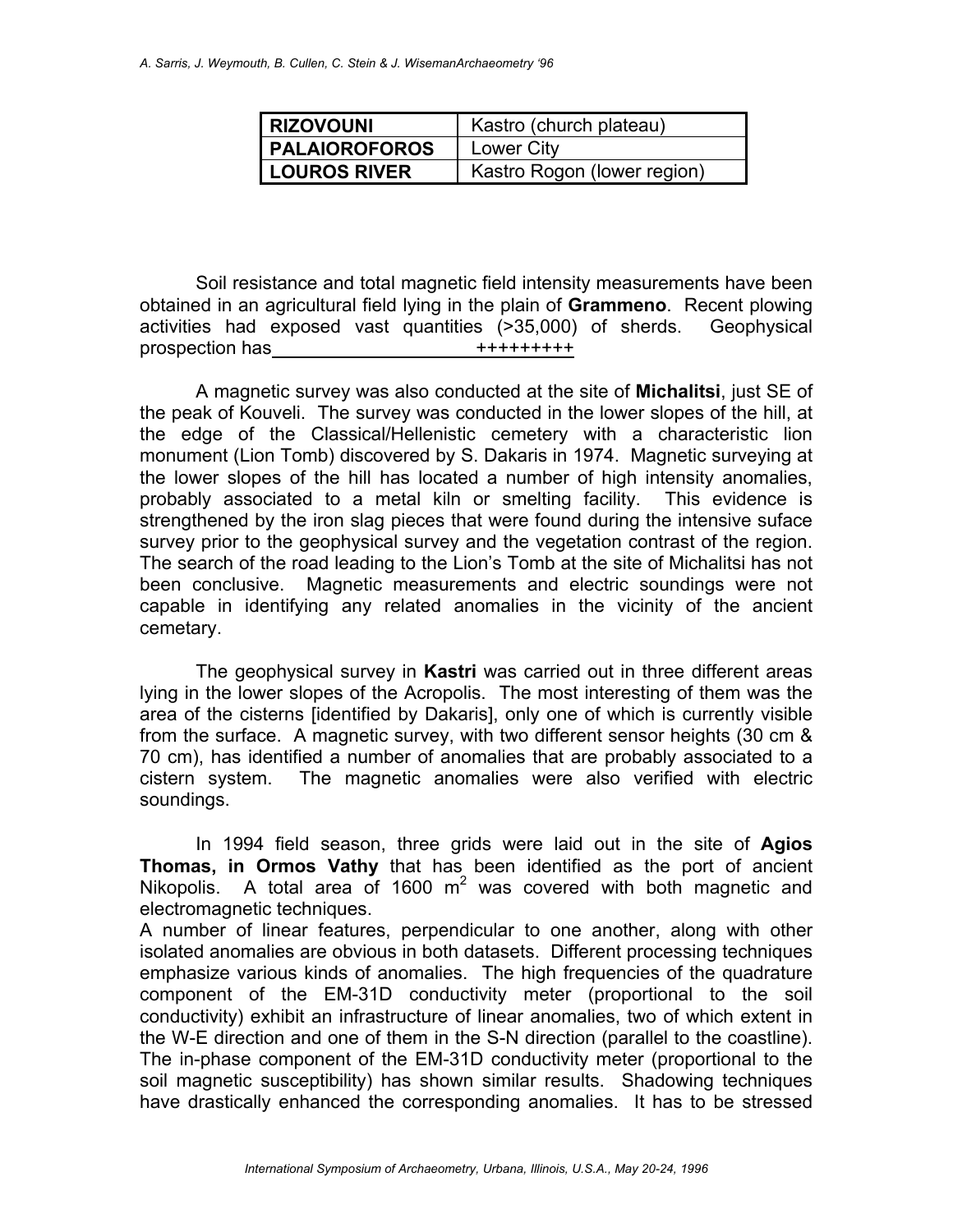that the depth of investigation is larger (~5m) than the one corresponding to the magnetic prospection of the site.

 A common profile was also chosen to be scanned with all methods in order to verify the existence of the subsurface features. A tranverse extending in the S-N direction was scanned with a proton magnetometer (h=30cm and 70cm), the EM-31D conductivity meter (measurements of both quadrature and in-phase components) and the soil resistance meter (Wenner array, a=0.5m and a=1.0m). Most of the geophysical anomalies registered in all datasets, providing further support for their presence.

 A magnetic and pseudogradiometer (h=30 & 70cm) survey was conducted in the area of the church of **Agios Minas**, in **Ormos Vathy**. Around the church there have been signs of ruins of an ancient building, portions of which have become an integrated part of the interior of the church. A strong magnetic trend originating from the building masked the data around the church. The external magnetic noise was decreased in the map of the magnetic gradient, which shows a close similarity to the residuals of the total magnetic field intensity data. A number of interesting linear anomalies extending from the church show portions of the outline of an ancient building, possible a small temple. Another grid in the area between the church and a modern cistern was found to include a number of isolated anomalies, some of which are of dipole nature and may be related to shallow iron fragments. Other linear features, in the eastern part of the grid, may be related to structural remains.

 A magnetic and soil resistance survey was carried out over an area of 2400m<sup>2</sup> in **Kleopatra's site** of **Ormos Vathy**. The landform was saddle shaped and a distribution of sherds and lithic tools was obvious on the surface. A curved feature that runs from the NE part of the surveyed area to the west side is obvious from the magnetic data. A Wenner array resistivity survey (a=1m) was not able to confirm the above feature, which is probably related to the flow of organic material due to soil erosion during the rainy season.

 Three grids were investigated during the geophysical survey of the lower city of **Palaioroforos**. One of them was laid out over the remains of an ancient structure. An intensive surface survey was performed right before the geophysical survey in order to examine the possible correlation with the magnetic anomalies. The outline of the structure is emphasized in the map of the magnetic residuals. Some other magnetic anomalies within the structure register quite well in relation to the tile and the total sherd concentration suggesting evidence of an internal activity area.

 In addition to geophysical prospection surveying, a geological coring was performed in various sites under the auspices of the Archaeometry Lab of the University of Minnesota at Duluth. Surface surveying data and coring samples have indicated that in ancient times the coastal line along the **Phanari bay** (at the mouth of the Acheron River) was extended about 3-4 km inlands. Preliminary examination of cores has also suggested that in antiquity, there were periods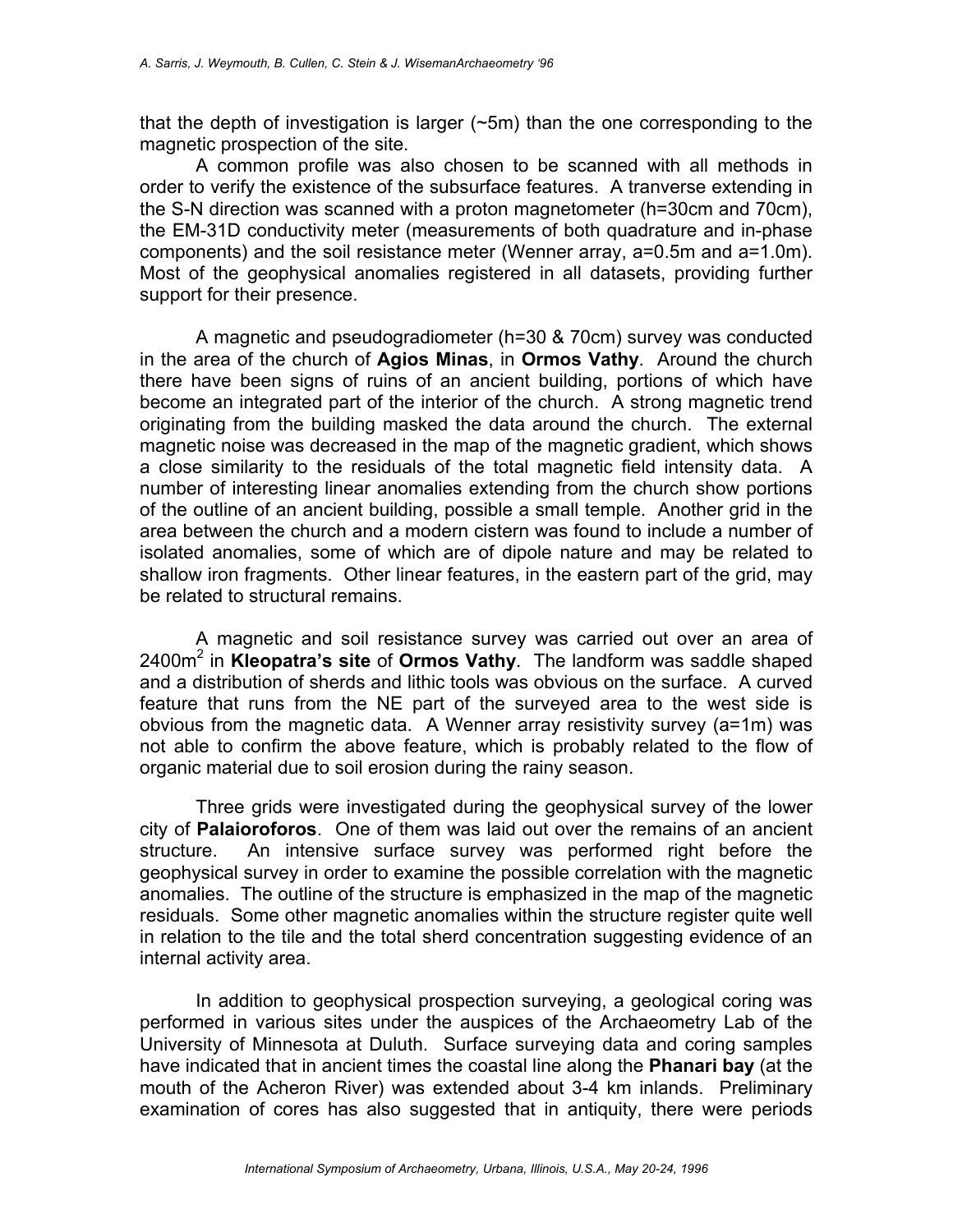during which the **Ambracian Gulf** extended north up to the mountain line surrounding the Thesprotiko valley. Although cores suggested that the Holocene marine transgressions extended up to the mountain ridges, sites of higher elevation, like the plain of Grammeno, were not flooded during this period - in contrast, as it was confirmed by the geophysical prospection results, there was intense habitation activities

### **REMOTE SENSING & GEOGRAPHIC INFORMATION SYSTEMS (G.I.S.)**

 High quality SPOT images of the wider region have been enhanced through various filtering techniques and have been used in the preliminary survey plans for overlaying surface survey information regarding the culrural remains, environment and the landscape.

 Satellite images have been especially successful in locating exposed deposits of Plio-Pleistocene sediments ("red beds"). The early stages of the surface survey campaign have shown a clear correlation between exposed deposits of Pleistocene sediments and Paleolithic sites. According to T. van Andel, red beds were formed in shallow basins (as a result of local faulting) which were filled by limestone clays and have been subsequently exposed to periodic flooding and evaporization episodes. The red beds of **Kokkinopilos** have been selected as the training site for the supervised classification that followed. The characteristic spectral response (signature) of the site was calculated based on multivariate statisical analysis and it was eventually used for searching the entire image for areas of similar spectral characteristics. The adjustment of the standard deviation of the spectral signature was achieved through the interactive feedback by the survey data. About 0.06% (~100 hectares) of the entire image was identified as having a similar spectral signature.

 Ground-truthing followed the image processing analysis. About 6 locations, falling in the above spectral category, were surveyed in the subsequent field seasons. Five of them have shown clear evidence of lithic scatters associated to red soil deposits. One area, lying SE of Kokkinopilos, on the opposite side of the Louros River, was characterized as a Middle Paleolithic site, based on the typology of the lithic material. Two other areas, one located SE of the modern village of **Thesprotiko** and the other near the coast, east of the village of **Kastrosikia**, were found to be related to agricultural fields with distinct reddish sediments bellow a shallow soil horizon.

 Although the relation between red soil sediments and Paleolithic sites is still under investigation, it is clear that the correlation between them is high. In these terms, satellite remote sensing, through image classification techniques, has proved to be a powerful tool of site discovery. The validity of the above results is expected to provide the stimulus for expanding the search in isolating the spectral signature of other archaeological-related features, such as ancient limestone quarries.

 In addition to satellite imaging, balloon photography took place at the sites of Ayios Yeoryios, Palaiorophoros, Kastri Rizovouni and Kastro Rogon. Aerial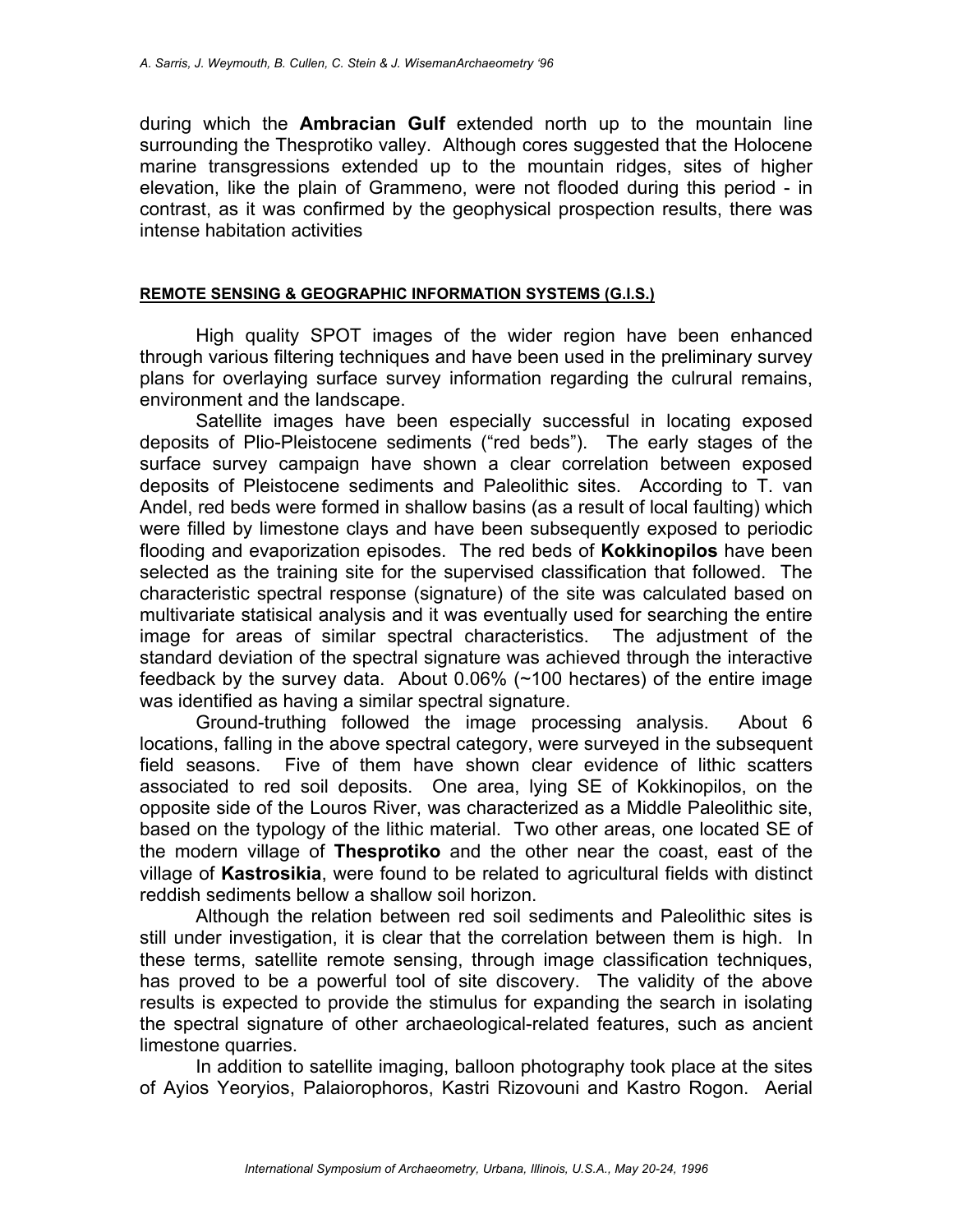photogaphs (grey scale, color and infrared) and multispectral imagery were obtained through the use of a tethered blimp. Multispectral images were digitized and enhanced in the same way as satellite images. The submeter resolution of the balloon images has proved extremely useful in recording small dimension features.

 Digitized topographic maps and aerial and satellite imagery were used for the production of thematic maps through processing by a Geographic Information System database. Topographic maps (1:5,000) of the Hellenic Military Geographical Service were digitized through Arc/Info and were incorporated to AutoCAD mapping system. The data have been integrated into a larger geographic information system (GRASS) that synthesized overlaps of topographic maps and remotely sensed images. The computer generated images have been cross-correlated to the actual landscape through a groundtruthing procedure. Portable global positioning systems (G.P.S.) with an accuracy of less than the spatial resolution of the images (<20m) have been used for calculating the actual location in the field. Topographic survey was carried out with an electronic total station, providing digitized measurements that were eventually were used in Autocad drawing system.

## **CONCLUSIONS**

 Archaeological reconnaissance of the wider region of southern Epirus was achieved through a multidisciplinary survey project that managed to integrate a number of remote sensing techniques.

 Micro-regional and multi-dimensional geophysical prospection techniques have been applied successfully in conjuction to surface surveying and core drilling, providing valuable information for the subsurface archaeological relics and their relation to the surface remnants. The application of different geophysical techniques was capable in mapping the details of the shallow archaeological features and increasing the confidence level about the suspected geophysical targets.

 Satellite remote sensing managed to recognize and isolate the spectral signatures of red soil sediments and pinpoint areas that are related with the specific soil morphology characteristics. The results of the supervised clasification procedure and ground-truthing through surface survey has identified a number of Palaiolithic sites that are associated with red beds.

 The integration of micro-scale geophysical prospecting and macro-scale satellite and airborne remote sensing has managed to provide a more detailed picture of the archaeological mosaic of SW Epirus. The results of the Nikopolis Archaeological Project are expected to become a valuable tool for the management of the cultural resourses of the region, stressing the importance of the integration of remote sensing techniques in the regional archaeological research.

**\* \* \* ~ ~ ~ \* \* \***